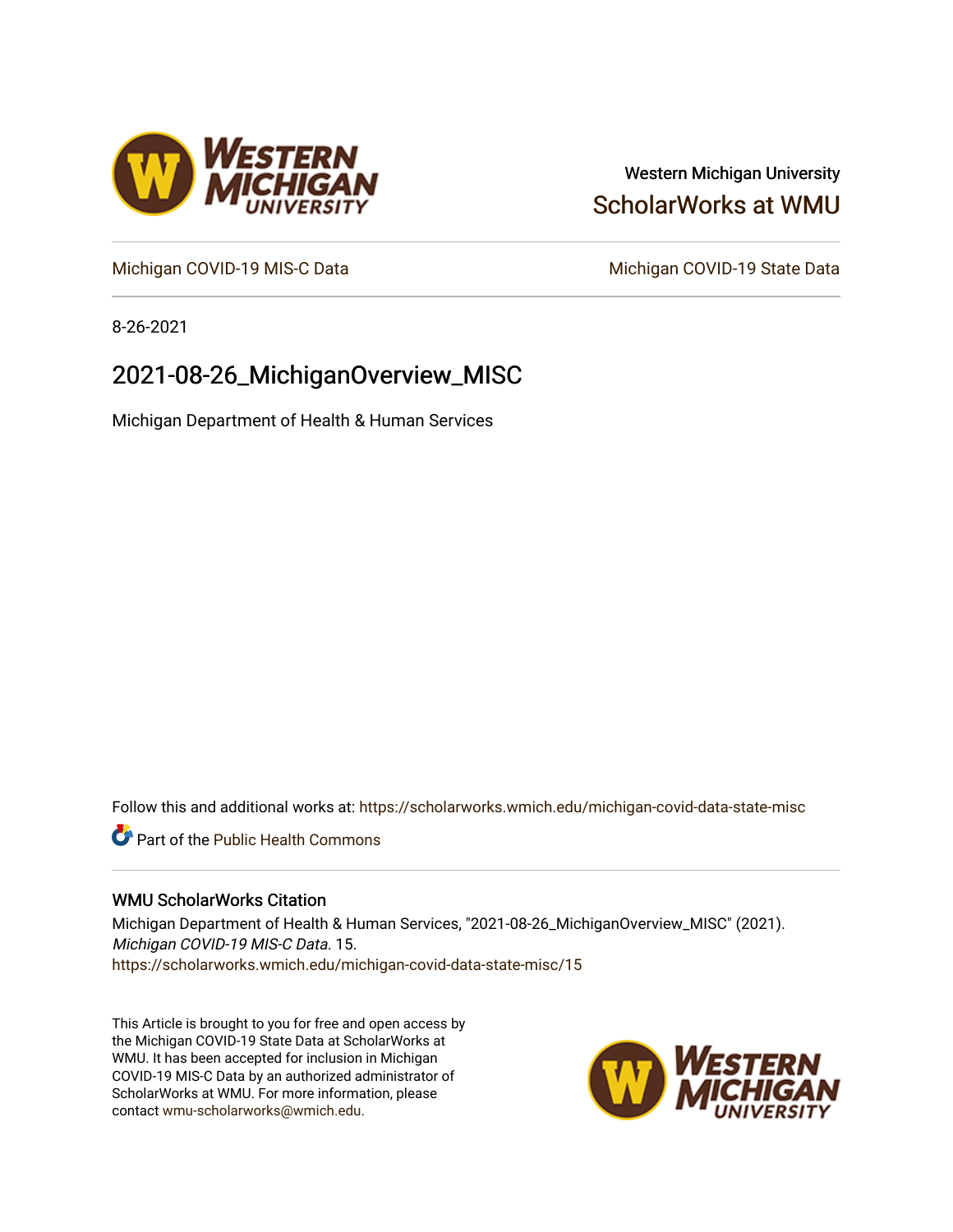# **MIS-C Data and Reporting**

#### **What is MIS-C?**

Multisystem Inflammatory Syndrome in Children (MIS-C) is a condition in children and adolescents under 21 years of age where multiple organ systems become inflamed or dysfunctional which occurs in association with illness. Children with MIS-C may have a fever and various symptoms, including abdominal (gut) pain, vomiting, diarrhea, neck pain, rash, bloodshot eyes, or feeling extra tired. We do not yet know what causes MIS-C. However, many children with MIS-C were infected with the virus that causes COVID-19, or had been around someone with COVID-19.

Health care providers and local health departments are asked to maintain a high degree of suspicion for MIS-C in pediatric and adolescent patients presenting with symptoms similar to Kawasaki Disease or ill individuals who have been previously exposed to COVID-19 with signs and symptoms. Patients have presented with persistent fever\*, hypotension, multiorgan (cardiac, gastrointestinal, renal, hematologic, dermatologic, and neurologic) involvement, and elevated inflammatory markers. Respiratory symptoms have been present in some, but are not a common finding.

\*Persistent fever is a measured fever of 100.4°F (38.0°C) or greater for at least 24 hours, or report of subjective fever lasting at least 24 hours.

## **Reported Cases of Multisystem Inflammatory Syndrome in Children (MIS-C)**

*Data will be updated on the first and third Thursdays of the month.*

| Multisystem Inflammatory Syndrome in Children (MIS-C) Michigan Data Summary 8/26/2021 |                      |  |  |  |
|---------------------------------------------------------------------------------------|----------------------|--|--|--|
| # Cases Confirmed and Reported to CDC*                                                | 163                  |  |  |  |
| MIS-C associated Deaths                                                               | 5 or fewer           |  |  |  |
| Cases admitted to ICU                                                                 | 115 (70.6%)          |  |  |  |
| <b>Onset Date Range</b>                                                               | 4/14/20 to 7/30/2021 |  |  |  |
| Age Range                                                                             | $0-20$ years         |  |  |  |

\*Meets CDC Case definition **<https://emergency.cdc.gov/han/2020/han00432.asp>**

## **DEMOGRAPHIC INFORMATION (N=163)**

| <b>Age Group</b> | Count  | %     | Race                          | Count | %             |
|------------------|--------|-------|-------------------------------|-------|---------------|
| $0-4$ yrs        | 43     | 26.4% | <b>Black/African American</b> | 71    | 43.6%         |
| 5-10 yrs         | 67     | 41.1% | Caucasian                     | 67    | 41.1%         |
| $>10$ yrs        | 53     | 32.5% | All Others / Unknown          | 25    | 15.3%         |
| Gender           | Counts | $\%$  | Ethnicity                     | Count | $\frac{0}{0}$ |
| Male             | 93     | 57.1% | Not Hispanic or Latino        | 115   | 70.5%         |
| Female           | 70     | 42.9% | Hispanic or Latino            | 13    | 8.0%          |
| <b>Unknown</b>   |        | 0.0%  | <b>Unknown</b>                | 35    | 21.5%         |